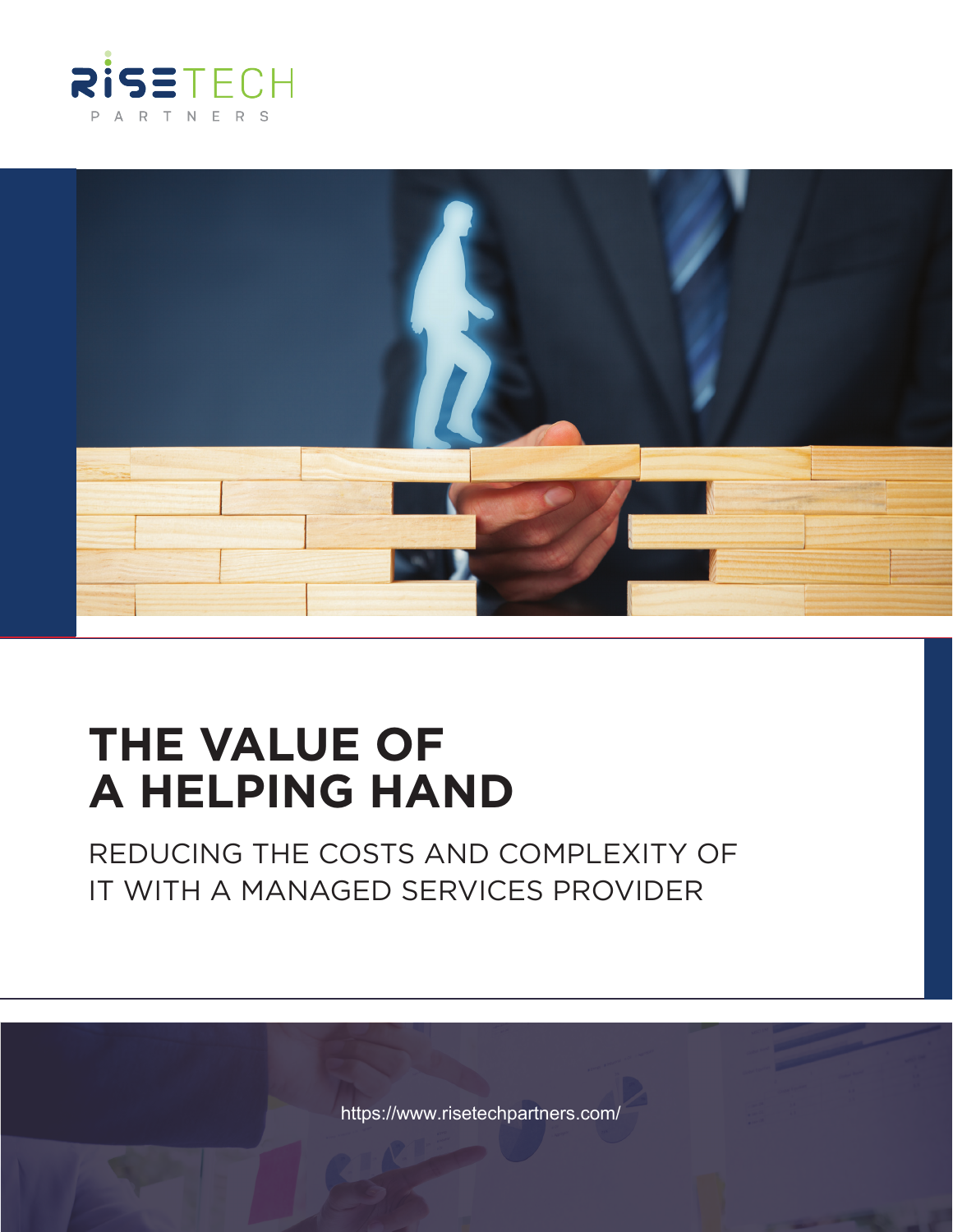# **THE VALUE OF A HELPING HAND**

### REDUCING THE COSTS AND COMPLEXITY OF IT WITH A MANAGED SERVICES PROVIDER

### **THE TECHNOLOGY PAINS OF SMALL BUSINESS**

Small business owners are faced with quite the dilemma these days. While a reliable and secure network is a critical component to success, business owners are also being forced to scale back on costs and overhead as a means of basic survival in today's economy.

Having a fully staffed IT department simply isn't a viable option for a majority of small business owners. Many small businesses either have one full-time employee devoted to IT services or none at all. Both scenarios are recipes for disaster in an increasingly complex high-tech society.

One IT person, even a very small team, will likely be overworked and burdened by too many responsibilities. This can make a company's business infrastructure increasingly vulnerable

to breakdown, not from technology, but from human error.

Often, it is the people - not technology, that are responsible for a majority of technology failure. Infact, the IT Process Institute's Visible Ops Handbook states that 80% of unexpected outages are due to poorly planned changes implemented by administrators and developers.

The forecast is even stormier for businesses with absolutely no IT support on payroll. These business owners have subscribed to the break/ fix model of technology management. While this model can sometimes be out of necessity due to budget restraints, it can also stem from a state of ignorance or denial that their business is truly susceptible to technology failure. The overall health and profitability of their business is directly affected by the performance, reliability and security of its technology systems.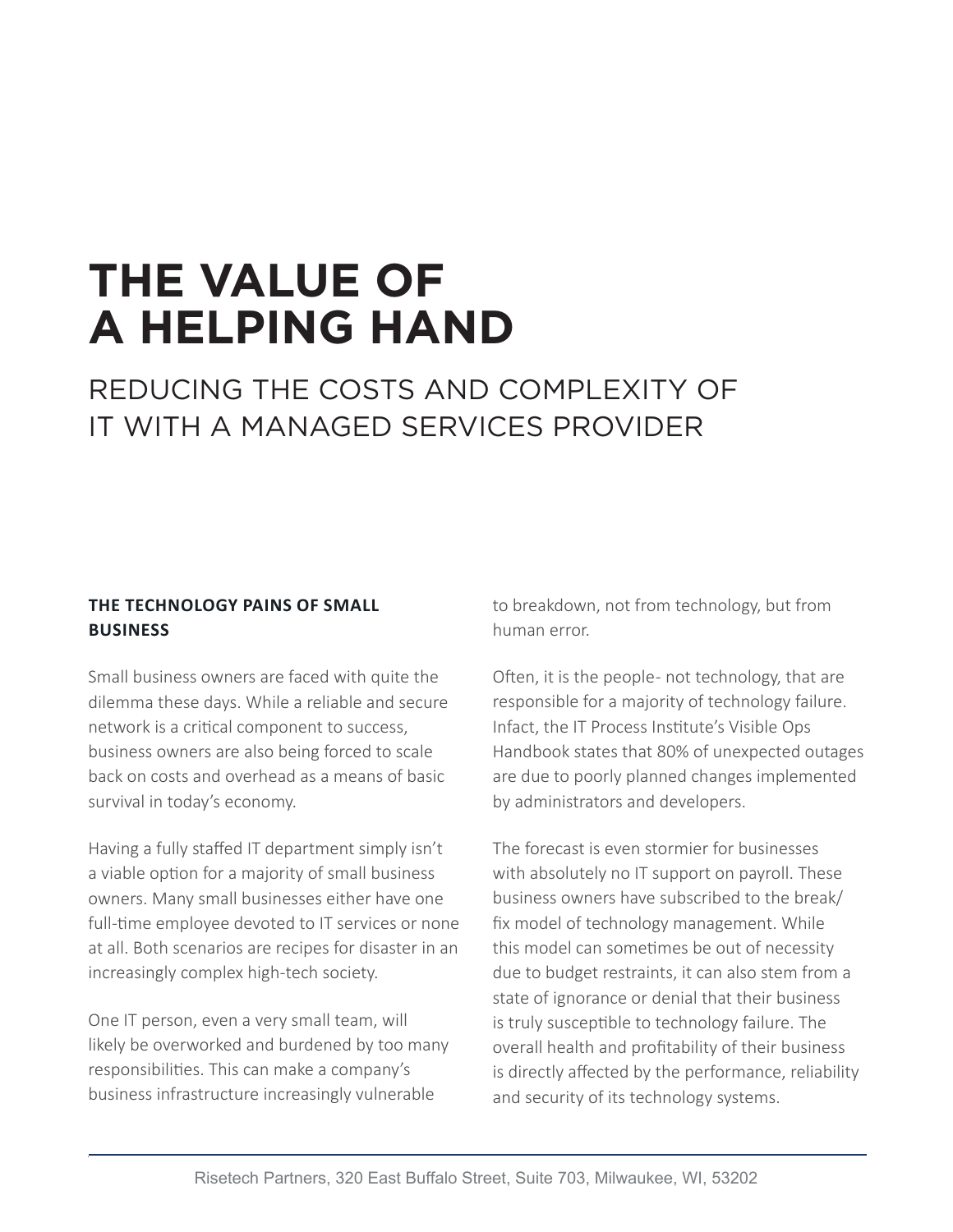With the break/fix model, there is absolutely no proactive monitoring or management of their network. The only emergency plan for data loss or downtime is to call upon an IT specialist in an emergency 9-1-1 situation.

Hourly charges from these independent IT consultants can range between \$100 - \$150 an hour. This doesn't even factor in trip fees, surcharges, and standard repair costs in the range of \$500 to \$1000, or the costs of hardware and software upgrades. This method also results in more downtime, lost productivity, lost revenue, and a loss in overall customer satisfaction. Major network repairs require a minimum of 8-24 hours on average and most on-call IT consultants cannot get on site for up to 24-48 hours.

One has to also wonder if these consultants truly have the business owners' best interest in mind? After all, they make their money when technology breaks down. Are they truly motivated to keep a client's network running optimally and efficiently?

#### **THE CONCEPT OF MANAGED SERVICES**

Managed Services Providers- or MSPs- are often recommended as a cost-effective IT solution for small businesses. For a minimal monthly fee, MSPs provide a reasonably priced solution to the complex technology pains of small businesses. Sometimes an MSP will enter the picture to support an overworked IT support person or staff. They can also assume complete responsibility of all IT and network operations if need be.

MSPs can decrease the overall IT support costs by as much as 30% to 50%. Rather than stressing about technology, business owners can instead get back to focusing on growing their business.

All while enjoying the benefit of a team of highlytrained IT experts boosting their network's reliability and performance.

### **THE BENEFITS OF A MANAGED SERVICES PROVIDER**

**• Freed Up Resources and a Renewed Emphasis on Core Business -** Most pricey repairs and recovery costs are the result of a lack of consistent monitoring and maintenance. While these activities are absolutely critical to day-to-day business operations, they are also repetitive, monotonous and "a time kill" for any IT support on payroll. Both business owners and internal IT staff would much rather focus on revenue enhancing tasks like product development or the creation of cuttingedge applications/services. This is one reason routine monitoring and maintenance tasks are often neglected by an internal IT person or team, which always proves to be detrimental much later.

Often misportrayed as a "threat" to an internal IT person or staff, MSPs can instead alleviate internal staff of mundane network operations maintenance, repetitious monitoring of server and storage infrastructure, and day-to-day operations and help desk duties.

**• A True Partner Sharing Risks And Responsibilities -** Earlier we alluded to a mistrust of IT consultants who profit from your technological misery. In comparison, the goal of an MSP is to deliver on contracted services, measure, report, analyse and optimise IT service operations, and truly become an irreplaceable catalyst for business